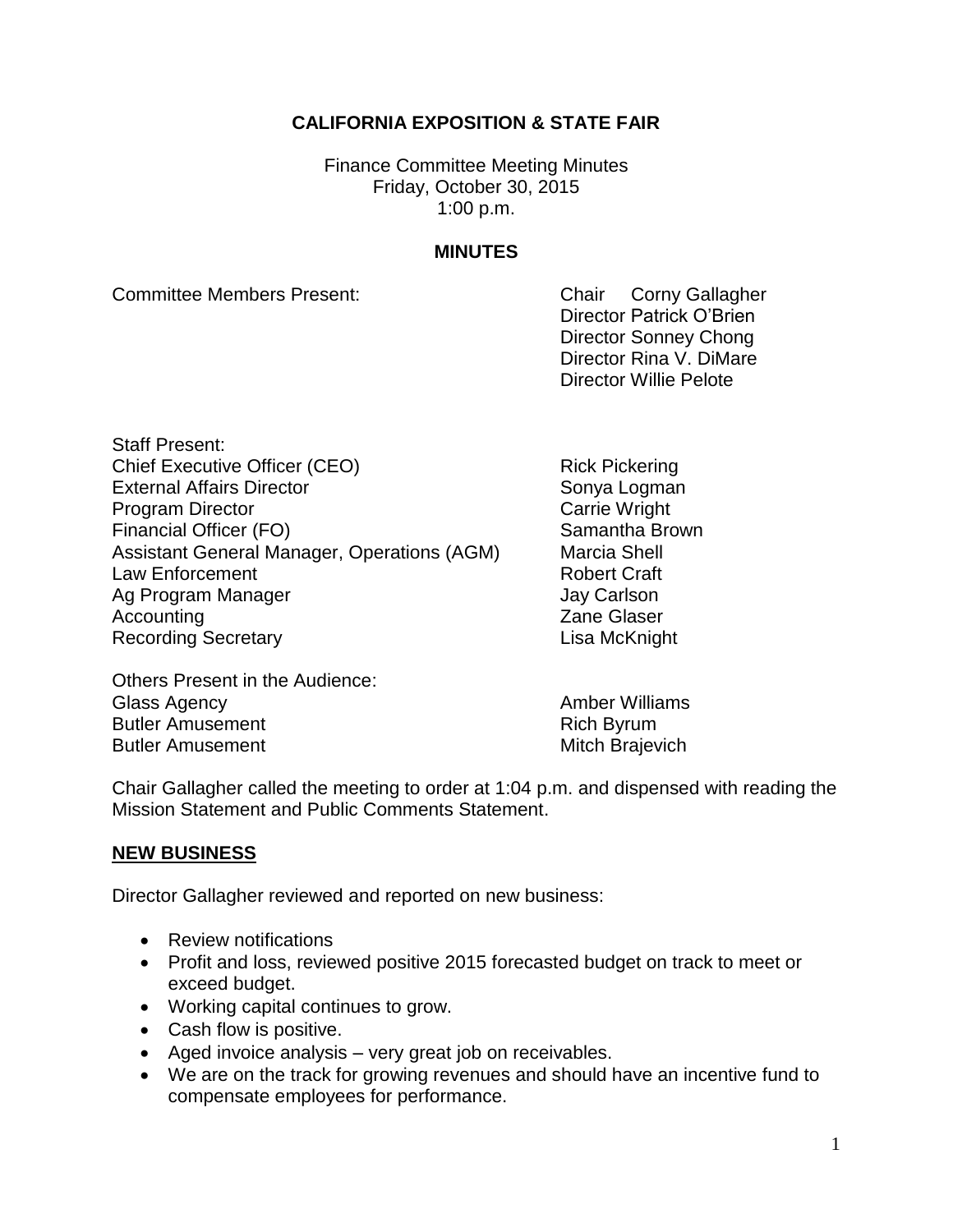• Per cap information for State Fair is positive.

We are on the track for growing revenues and should have an incentive to compensate employees for performance.

- 1. Profit and loss is on track to meet expenses.
- 2. FA3, Sam does a good job on variances.
- 3. Balance sheet OPD, working capital vs expenses, increase working capital going forward.
- 4. Cash flow statement-flow of funds-FA8
- 5. FA3 Outstanding invoices over 120 days, 164,000.00.
- 6. Line 28 attendees at the fair spend an average \$26.00 for food, drink, etc

### **Motion:**

It was moved by Director O'Brien and seconded by Director Chong to approve the Financial Reports 5a 1 through 12. **All in favor, motion carried unanimously.**

# **MATTERS OF INFORMATION**

Palace Entertainment Contract report-Marcia Shell

An update on the Palace Entertainment contract extension was provided. The 10 year contract is due to expire December 31, 2015. Palace has met all contractual requirements and the contract will be extended for 10 years: 2016-2025. As per the current contract, Cal Expo and Palace are working on the timeline for required capital expenditures over the next 10 years. Palace will have spent approximately 1 million dollars over and above the required capital investment by the end of 2015. Recent 2015 capital expenditures included rehab of 2 food service buildings, one of which is now their Carl's Jr Franchise location. Director Hime noted that water conservation should continue to be part of the discussion and planning moving forward.

Points for a potential proposal was submitted by Butler Family Fun Inc. to operate a skyride during the annual state fair. The following points were presented to the Finance Committee for review and approval:

20 year contract with Butler Family Fun, Inc. The Fair will receive 20% of the gross receipts from the ride operation

All Skyride sponsorship revenue will be solicited by Cal Expo and the NET revenue from those sponsorships will be split 50/50